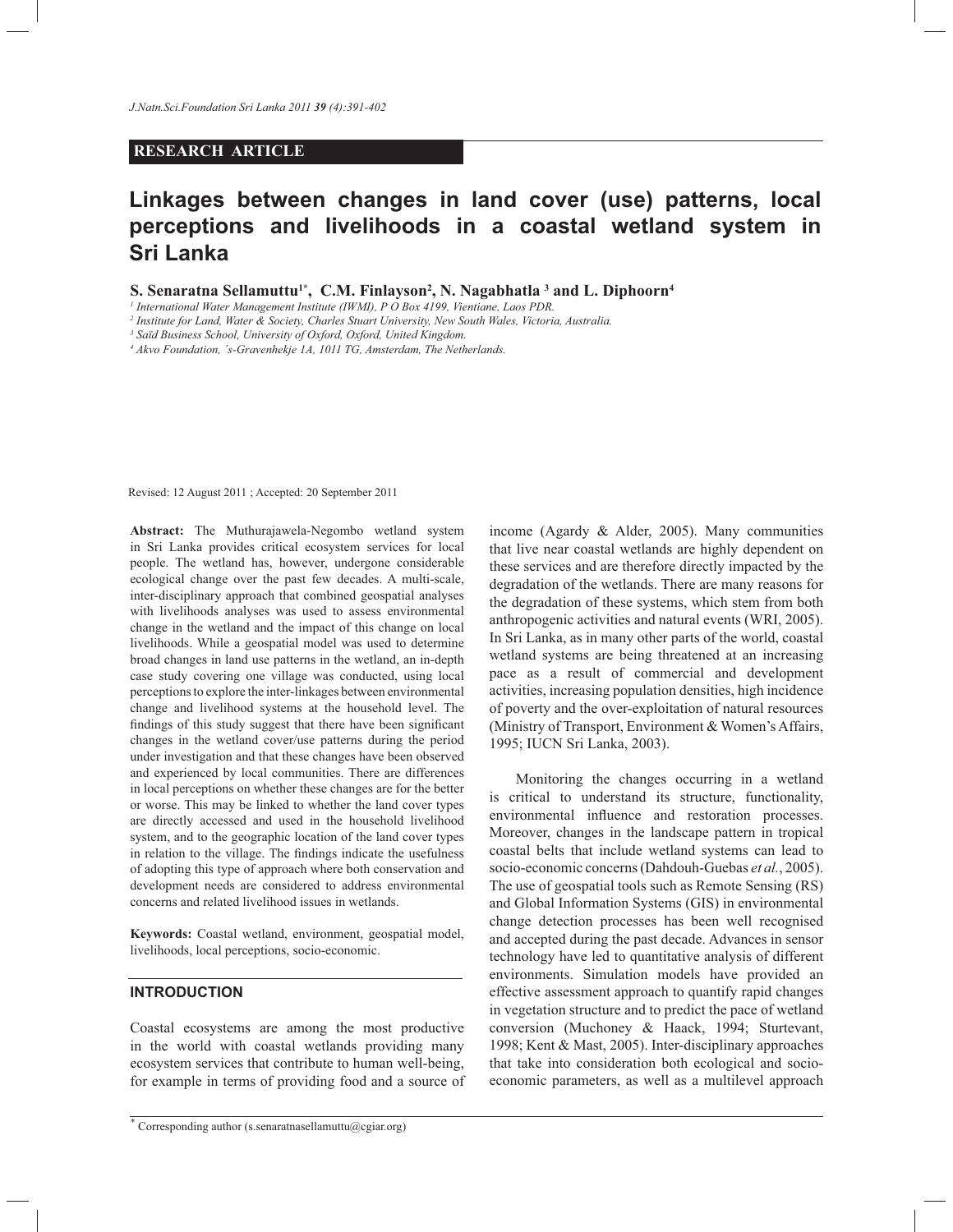that incorporates data at different scales, can help to address the uncertainties and resilience of complex wetland systems and obtain a better understanding of the system in a social context (Nagabhatla *et al*., 2008, 2009).

 A pilot study was undertaken in the Muthurajawela-Negombo wetland complex off the western coast of Sri Lanka to test the usefulness of an inter-disciplinary and multi-scale approach that takes into consideration both the ecological and socio-economic parameters of wetland management (Figure 1).

The overall objective of this study was to investigate the impact of environmental change in wetlands on livelihood systems at the household level. Broad research questions addressed were:

- What are the main environmental changes detected at wetland site level in terms of changes to land cover/use patterns?
- How have environmental changes been perceived to impact and influence local livelihood systems at the household level?

 In terms of the GIS methodologies used in conjunction with livelihood analyses, studies reported in the literature include those of Jayatissa *et al.* (2002) and Dahdouh-Guebas *et al.* (2005) who tested the use of aerial photography (digitization) in a coastal lagoon system on the southern coast of Sri Lanka, taking into account the socio-economic data collected from the adjoining communities. This approach however did not incorporate quantitative linkages between different ecological and socio-economic variables. It also did not take into consideration local perceptions on the impact of the environmental changes on local livelihood systems. A methodology that combines geospatial tools for environmental change detection analyses with socioeconomic/livelihoods analyses at different scales, has been adopted in a Ramsar wetland site in India (Kolleru Lake) with useful results (Nagabhatla *et al*., 2009).

 The Muthurajawela marsh and Negombo lagoon complex (MMNL) is situated along the west-coast of Sri Lanka close to the city of Colombo (Figure 2). The MMNL has been listed as one of 12 priority wetlands in Sri Lanka in 1996 (CCD, 2005). The marsh together with the lagoon covers an area of approximately 6,232 ha and its origins have been dated to about 5000 BC (CEA/ Euroconsult, 1994). As described by Mahanama (2002), the lagoon and marsh are interdependent ecological systems that have been identified as one wetland ecosystem. The marshes cover an area of approximately 3100 ha, which represents a large area of brackish marsh

that merges into an estuarine lagoon of about 3200 ha towards the northwest. The main river, the Dandugan Oya with a catchment of  $727 \text{ km}^2$ , is the key water source for the marsh. The Negombo Lagoon has an opening to the sea on the northern side, where the city of Negombo is located along with its harbour (CEA/ Arcadis Euroconsult, 2003). According to Samarakoon (1993), there are numerous urban centres situated along the borders of the MMNL wetland, where the population density varies between 2500 and 8000 persons per km2 . This high population density has put more pressure on the already vulnerable wetland ecosystem. In the marsh area, southward of the lagoon, many poor families have encroached into the wetland (CEA/ Euroconsult, 2003).

 The MMNL complex has a long history of human use and settlement with records dating back to the  $15<sup>th</sup>$ century, when the marsh was mainly functioning as a wet-rice paddy land area (Hoogvorst, 2003). In more recent times, between the early 1970s and the late 1980s, a series of high profile political settlement programmes were initiated in the Muthurajawela marsh area, targeting mainly marsh encroachers (IRMP, 2003). The case study site Seedawatte was one such settlement scheme. According to interviews conducted with key informants in Seedawatte, the origin of the village dates back to 1972, when under the Land Reforms Act, the land that was at this time part of a coconut plantation belonging to the Machado Company, was taken over by the Government under the "extension of villages" project. A prominent local MP played an important role in 1972 in ensuring that this piece of land was then divided into plots of 40 perches and distributed among 49 landless families from the area. These were the earliest settlers of Seedawatte.

 Since the early 1990s, the Muthurajawela marsh-Negombo lagoon area has been the focus of several coastal zone management policy issues and associated wetland



**Figure 1:** The multidisciplinary and multi-scale approach adopted to understand wetland issues and management.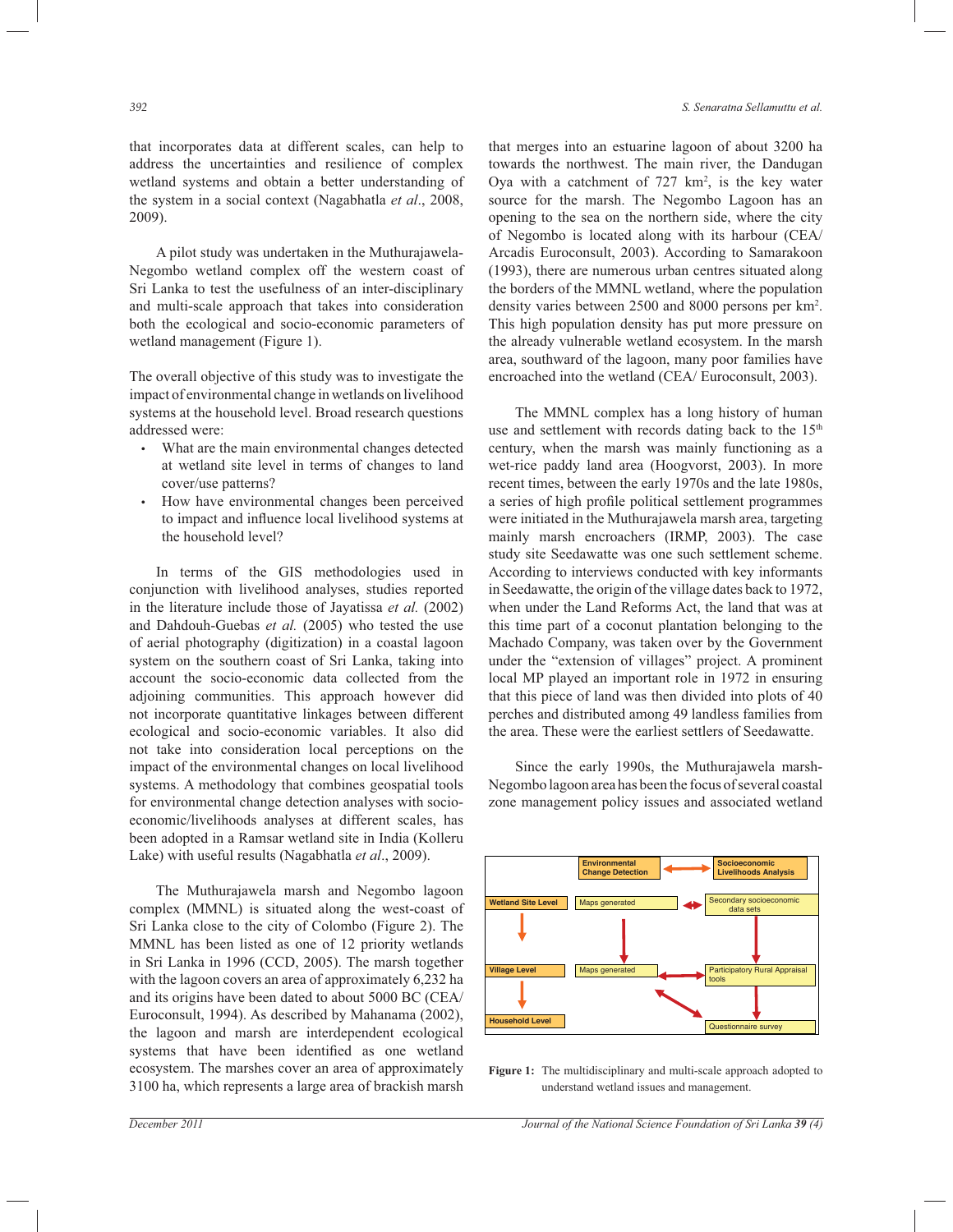

**Figure 2:** The Negombo lagoon and Muthurajawela marsh complex in Sri Lanka Source: Nagabhatla *et al*., 2006



**Figure 3:** Wetland change between 1992 and 2002 Source: Nagabhatla *et al*., 2006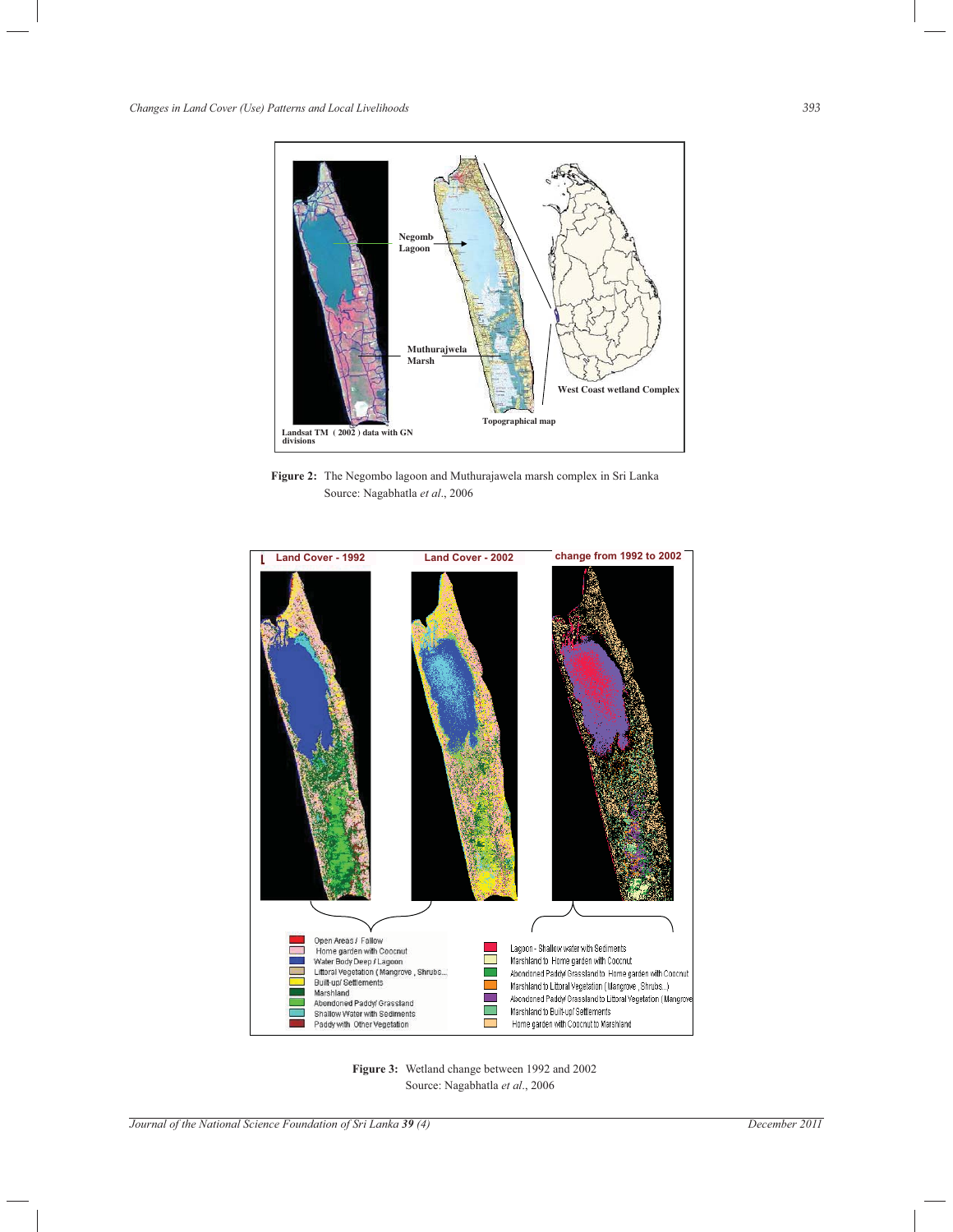management procerses and projects. The Muthurajawela/ Negombo lagoon Master Plan was developed in 1990- 1991, under the Greater Colombo Economic Commission (supported by the Netherlands Government). During the development of the Master Plan for the area, an important activity that was undertaken was the strategic multipleuse zoning of both the land and water comprising the wetland based on a detailed environmental profiling exercise (CEA/Arcadis Euroconsult, 2004). The zoning plan included a conservation zone (56% of the area), buffer zone (13% of area), resettlement zone (21% of area), existing residential zone (5% of area) and a mixed urban zone (5% of area).

## **METHODS AND MATERIALS**

The study combined geospatial analyses and livelihoods analyses to determine environmental changes and the impact of these changes on livelihoods. The study was broadly divided into two phases.

## **Phase 1 – Change analysis in the MMNL study site of 85 GN divisions**

Under Phase 1, a geospatial method was designed, which used multi-temporal (1987,1992 and 2002) Landsat Thematic Mapper satellite imagery to spatially assess and capture change in land use patterns, along with the support of ancillary data and existing topographic maps. A land cover/use map was generated using a knowledge based supervised classification approach in the Earth Resources Data Analysis System (ERDAS). The map included land uses (such as coconut groves and plantations) and semi-natural marshlands and water bodies. Land cover/use classes were taken as a unit to assess the interchange between wetland and nonwetland areas. Base maps for 1987, 1992 and 2002 were generated to analyse wetland change, including from near-natural to heavily human-modified systems and *vice versa*. To explain the increases, decreases and interchanges in the wetland complex, the information about the changes was qualified (into natural and created land cover/use) and quantified (with area statistics in hectares; total area of the classified landscape was 11,922 ha). Analysis of spatial, ecological change supported by socio-economic data provided a pathway for identifying indicators of wetland loss using a simulated ecological sustainability application in IDRISI-LCM, an in-built algorithm designed for change analysis based research assignments.

 In terms of the socio-economic aspect of the study, under Phase 1, secondary data was collected at Grama Niladhari (GN) level to complement the biophysical parameters incorporated into the geospatial model. A field form, which included the relevant socio-economic parameters for the model was designed and pre-tested before data were collated. The secondary data collected included population size, population density, livelihood patterns (employment), and road networks. The data sets were converted into thematic GIS layers, for example, the population density in the 85 GN divisions were reclassified into five categories and attributed with the arbitrary values such as low (with 1000-2000 people/ ha), medium (2000-3000), high (3000-4000), very high (4000-5000) and dense (>5000). Similarly the other parameters were re-grouped and assigned values. The vector layers were then integrated in the geospatial module base (LCM application in IDRISI-Andes) and referred while calculating the 'change analyses, 'net change', 'transition potentials' and 'change prediction tools' module in LCM. These modules produced many intermediate disaggregated products while calculating the conversion between different land cover/use units in the temporal scale (for further details on the geo-spatial analysis, refer Nagabhatla *et al*., 2008).

## **Phase 2 – Change analysis in the case study - Seedawatte village**

Under Phase 2, a livelihood analysis in terms of environmental change, local perceptions on these changes and livelihood impacts was conducted using a case study approach, in one purposively selected site within the wetland – Seedawatte village, located at the southern end of the Negombo Lagoon, adjacent to the Muthurajewela marsh (within the conservation zone of the wetland). In the site selection process, the following criteria were considered: features of distinct environmental change/ land use change (taking into consideration the zones/ units in the wetland that were noted under Phase 1 to have undergone measurable change); geographic location (in terms of the lagoon and the marsh); size of population/ number of households (manageable number to undertake a rapid survey); number of households where in some form of natural resources were used (what resources are used/ extracted from the wetland); age of settlement/village (as investigating environmental change over a  $15 - 20$  year period, the settlement should be of a corresponding age or older); and practical issues concerning undertaking fieldwork in that site (for example, the willingness of the community to participate in a research project).

 A landscape analysis was carried out using Temporal Landsat images from the years 1987, 1992 and 2002, in a square area of 1513.6 ha (that included the case study site Seedawatte village), to identify major changes in land cover over this time period. Google maps showing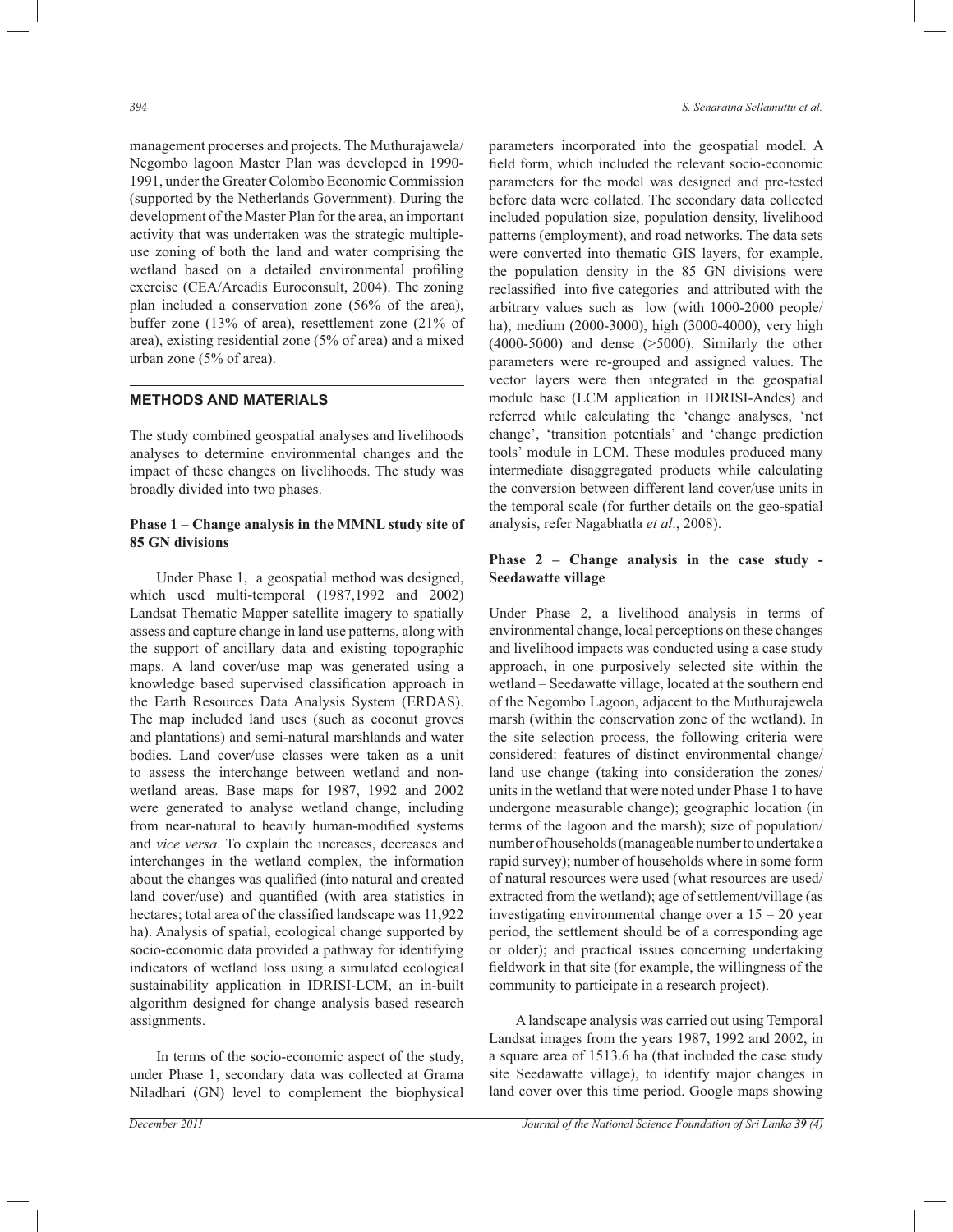Seedawatte village and the surrounding environments were studied to obtain a better visual understanding of the geographic setting of the village in relation to the different land cover types.

 Concurrently, primary data were collected for the livelihood analysis using a combination of participatory methods and more conventional surveys. Participatory methods included community mapping of the village (using key informants to map out all the households, road systems and major landmarks in the village with each house given a number on the map and a corresponding list drawn up, which included this number and the family name of the household), wealth ranking exercises (broadly stratify the households in Seedawatte village in terms of different poverty levels, i.e. better-off households *vs* poor or very poor households), focus group discussions (FGDs) with different groups such as fishermen and fisherwomen [to obtain an overview of the natural resources dependent livelihoods (i.e. fisheries) with respect to Seedawatte village and specific issues local people may face based on the environmental changes over the last 15 years] and key informant interviews (to obtain some historical background of the site).

 In addition, a household survey was conducted with a representative sample of households (based on primary livelihood activity and wealth rank) using a random stratified approach. The sample size was 85 households of a total of 135 households in the village (approximately 63% of the village). The questionnaire covered livelihoods and environmental change related aspects, looking at local perceptions. The questionnaire was first piloted in a neighbouring village and necessary amendments made. The finalised questionnaire was administered to one respondent in each household (either male or female) covering a total of 85 households. As far as possible an attempt was made to ensure that the respondent had the historical knowledge with regard to land uses by ensuring that he or she had been a longtime resident of the area (i.e. at least the last 15 years, which covered the period under investigation in terms of environmental changes).

# **RESULTS**

The findings are presented under two broad areas: those at the overall site-level (i.e. covering 85 GN divisions) and those from the village level case study.

# **Changes in wetland cover/use patterns in the overall site (85 GN divisions)**

The change detection maps, indicate significant changes

in land cover/use patterns in the MMNL wetland complex between 1992 and 2002 (Figure 3). Two key changes recorded from the temporal outputs (1987-2002) were the conversion of the lagoon to a shallow water body and the conversion of the natural marshland vegetation for land use activities, such as expansion in settlements and built-up areas. The change in depth of the lagoon is associated with the inter-tidal dynamics and both the natural sedimentation process as well as activities linked to domestic and industrial waste. The increase in built-up areas and settlements can be attributed to the expanding population and increased industrialisation and development in the area surrounding the wetland. Also observed was substantial change in the agricultural zone from 1987. The fields that were left abandoned thereafter had semi-naturalised into marshland by the early 1990s (Nagabhatla *et al*., 2006, 2008).

 To explain the degree of change and response of the MMNL wetland system, a change benefit ratio exercise was undertaken (Table 1) using a scale from  $0 -5$ (represented as + small increase; ++ medium increase; +++ moderate increase; ++++ significant increase; and – less decrease; -- medium decrease; and --- significant decrease). The analysis of this exercise (based on the aerial statistics from 1992 and 2007) reflects the gradient of change in different land cover/use units. It also helps to better understand the conversion of natural vegetation zones such as the marshy/scrub lands to anthropogenically managed zones such as home gardens and *vice-versa*.

## **Phase 2 – Changes in wetland cover and use around Seedawatte**

Landscape change analysis was conducted for an area of 1513.6 ha surrounding the Seedawatte village to understand the dynamics in the systems. As expected, several observations similar to those made for the entire

**Table 1:** Land cover / use change in the wetland complex from 1992-2002

| Wetland cover type          | Change in area | Status of change |
|-----------------------------|----------------|------------------|
|                             | 1992-2000      | 1992-2000        |
|                             |                |                  |
| Water body / lagoon         | $-24.7$        |                  |
| Shallow water / canals      | 8.8            | $^{+}$           |
| Mangroves / Scrubland       | 25.1           | $^{+++}$         |
| Marshland                   | $-47$          |                  |
| Grassland (abandoned paddy) | $-39.9$        |                  |
| Home garden with coconuts   | 66.1           | $+ + + +$        |
| <b>Settlements</b>          | 11.6           | $^{++}$          |

Source: Nagabhatla *et al*., 2006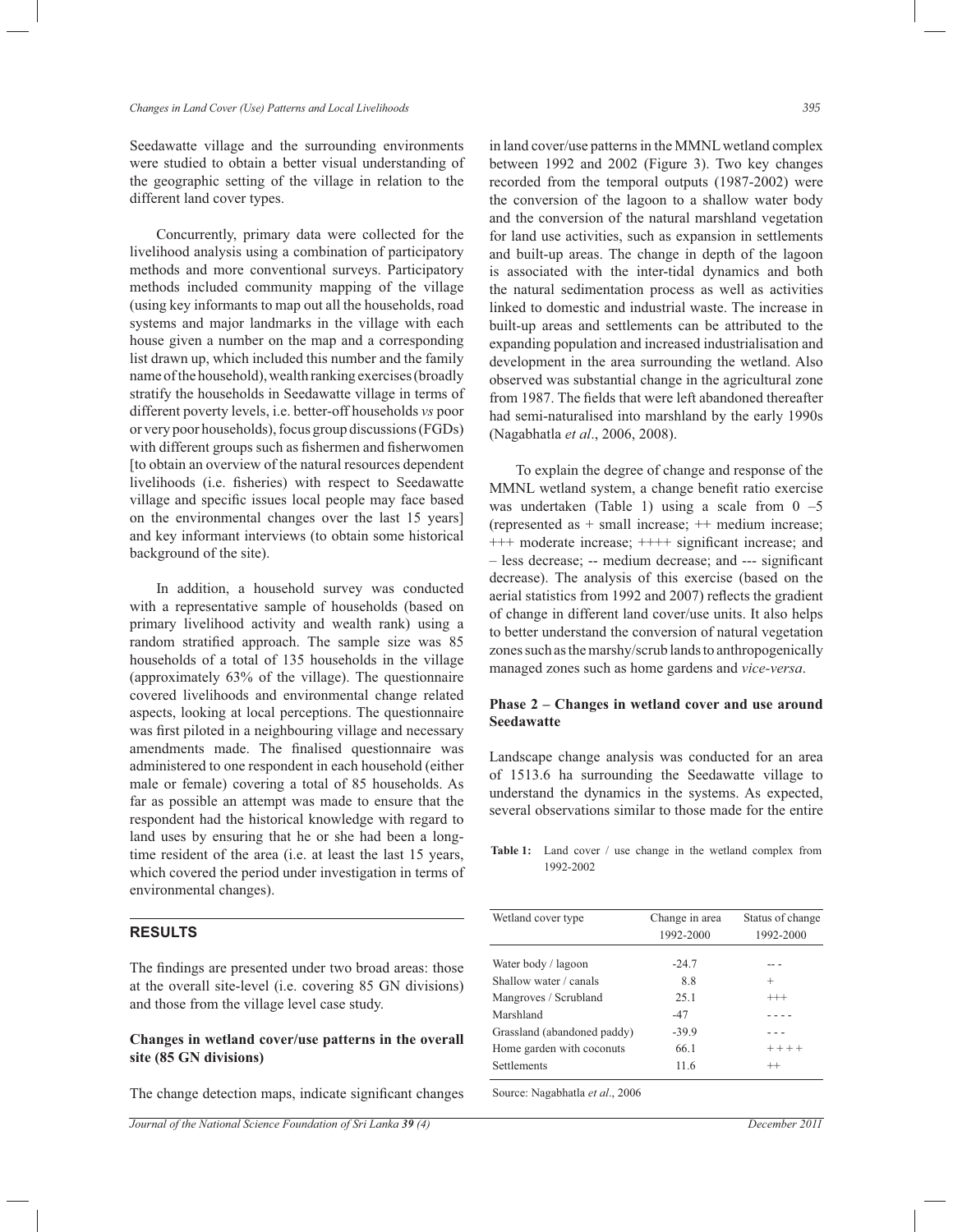site under Phase 1, were made in the change analysis process.

 Figure 4 shows that in 1987, the landscape appears to be acceptably intact with semi-naturalised wetland classes being juxtaposed. Canals flushing the water in the lagoon were well demarcated. In 1992, some increase in settlement areas can be observed in the spatial analysis. It was also inferred that increased agricultural activities in the surrounding landscape reduced the canal system disturbing the flow regulation and the flush mechanism in the lagoon. Spatial analysis in 2002 depicts the landscape as a fragmented unit. Sedimentation and canal blockage was also reported resulting in obstruction of the water flow system. Increase of the littoral zone was observed as more salt tolerant mangrove species (such as *Acrosticum* and *Hibiscus*) appear to be spreading in the highly saline marsh zone. The landscape was also interspersed with small settlement areas within the classified zone.

 From the overall trends in land cover/use patterns (Table 2), the first key observation was that the lagoon area decreased between 1987 and 2002 and had been converted into a shallow water body (with an increase in sediment). This fact was corroborated during FGDs held with villagers from Seedawatte who fished in the lagoon. The villagers were of the opinion that the increase in sedimentation had decreased the depth of the lagoon in particular areas, which may have had a negative impact on the overall fishery productivity. They were of the view that sedimentation had increased over the years due to industrial effluents and other waste material being dumped into the canals that flow into the lagoon, in addition to increased sedimentation.

 The second major observation was the increase in settlement areas since 1987 and likewise, an increase in the total home garden area. This too was validated by the interviews conducted in Seedawatte, as there had been a steady increase in the population in the village over this time period and thereby an increase in the settlement plus home garden areas. Key informant interviews revealed that starting in 1977, 40 additional families were settled in the village and each given a plot of 20 perches. There was a 4 acre piece of marsh land at the boundary of the village, which was reserved for the preparation of a playground and other communal activities, but another 12 families partially encroached on this land. During the time of our study Seedawatte comprised a total of 135 families and the original plots of land had been subdivided amongst second generation settlers.

 It was noted that the marshland area had increased between 1987 and 1992 and then decreased between 1992 and 2002 (Table 2). There appeared to be an ecological explanation for this phenomenon. Between 1987 and 1992 due to some local flooding and inter-tidal conditions the areas became saturated and water-logged forming marshes/mudflats. In addition to the above, abandoned agriculture fields were also converted into marsh land, resulting in an overall increase in area. However after 1992, the water regime and the physiological conditions turned most of this area into semi-naturalised vegetative communities, resulting in an overall change in statistics.

# **Direct use of natural resources from the environment in the immediate surrounding:**

Secondary data sources from the GN office revealed that only a small percentage of the households in Seedawatte are dependent on natural resources based primary livelihood activities (i.e. as their main income generating activity). However the questionnaire survey revealed that almost all the households are dependent on natural resources for subsistence purposes.

 Geographically, Seedawatte village is situated in close proximity to the Negombo lagoon, Hamilton Canal and the marsh, and slightly away from the ocean (Figure 5). These are therefore the main environments from which natural resources are accessed or utilized by the community.

 In the household survey, respondents were requested to indicate what natural resources they accessed/used in the context of the above mentioned key environments (Figure 6). From the sample of households interviewed it appeared that a high percentage of households (67%) directly used the surrounding marsh area. A majority stated that they collected firewood from the marsh (52 respondents), while a few (3 respondents) mentioned the use of the vegetation (branches) to build fences, collection of leafy vegetables for home consumption or sale (5 respondents), collection of fodder for livestock (1 respondent) and collection of sedges for weaving mats (1 respondent).

 Approximately 39% of the household sample indicated that they use the lagoon and 32 % was associated with Hamilton Canal. As expected, the lagoon was used mainly for the purpose of fishing; both fish and shrimp species. But interestingly, while 10 respondents indicated that they fished in the lagoon to derive an income, 20 respondents stated that they have caught fish mainly for their home consumption. A small number of respondents (4) indicated that they have used the lagoon on occasions for bathing purposes and to wash their clothes. The water from the Hamilton Canal was mainly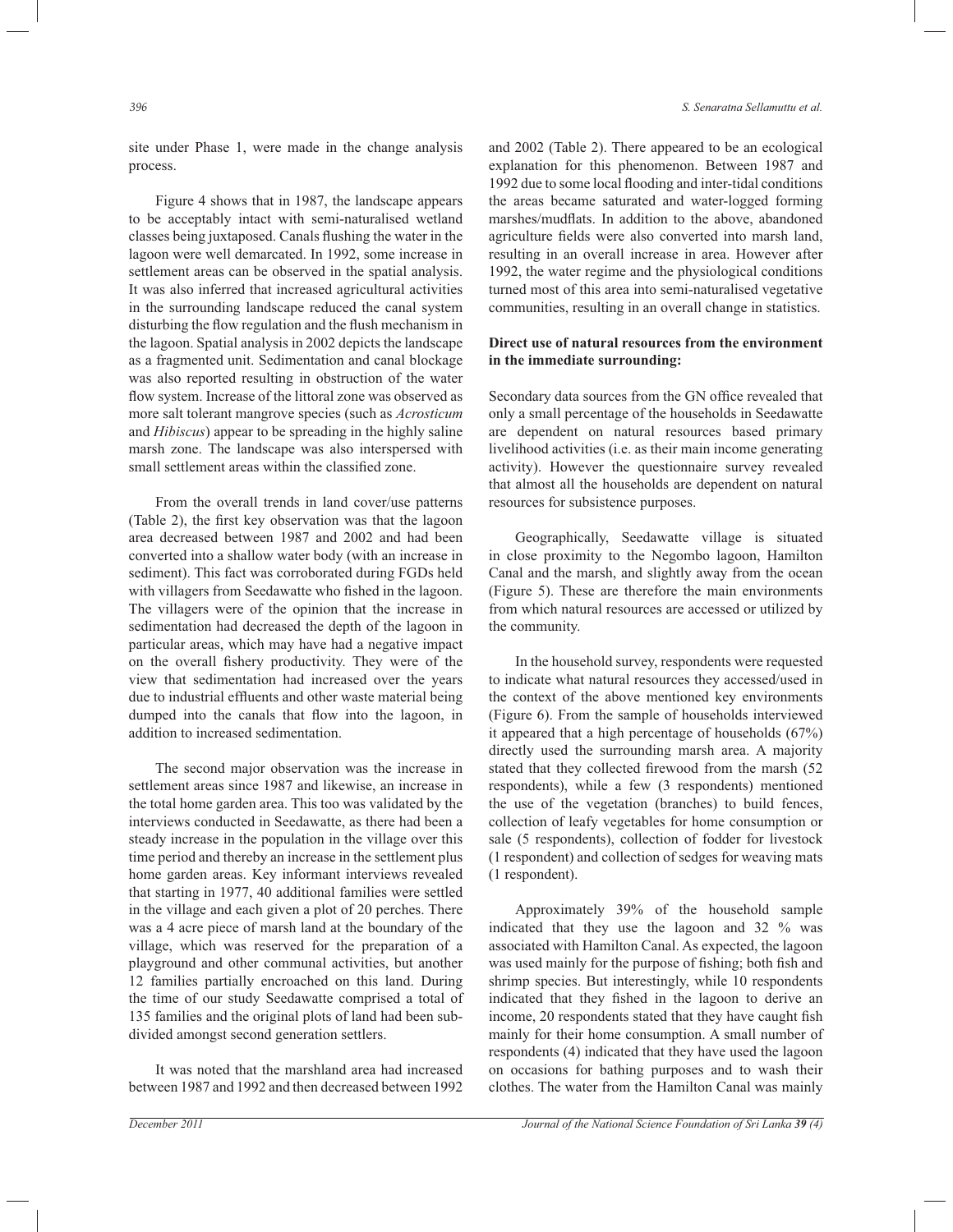## *Changes in Land Cover (Use) Patterns and Local Livelihoods 397*

used by families in Seedawatte to do their laundry and for bathing (although in the case of the latter, respondents specifically mentioned that they did not allow their younger children to bathe in the canal as they feared they may contract some disease). In addition, 12 respondents also indicated that they did some fishing in the canal and their catch was exclusively used for home consumption.

Most likely due to the geographic location of the village, only 15% of our sampled households used the sea directly. Five fish traders in the sample visited the fish landing sites and in addition a couple of respondents indicated that they were engaged in some artisan fishing for their own consumption at home.

**Table 2:** Spatial change analysis and associated environmental and livelihood trends in around the Seedawatte village in MMNL from 1987-2002 (Nagabhatla *et al*., 2008)

| Wetland<br>cover type                        | 1987<br>area<br>(ha) | 1992<br>area<br>(ha) | 2002<br>area<br>(ha) | Overall trend         | Potential impact of<br>change on the<br>wetland ecology                                                                                    | Potential impact of<br>change on livelihoods<br>of community                                                                                                                                                                    |
|----------------------------------------------|----------------------|----------------------|----------------------|-----------------------|--------------------------------------------------------------------------------------------------------------------------------------------|---------------------------------------------------------------------------------------------------------------------------------------------------------------------------------------------------------------------------------|
| Lagoon/ deep<br>water                        | 492.8                | 435.3                | 410.6                | Decrease              | Negative impact on the<br>breeding grounds for<br>fish and shrimp species;<br>natural systems of water<br>filtration/purification affected | Negative impact on lagoon<br>fishing; decrease in income.                                                                                                                                                                       |
| Shallow water                                | 139                  | 145.3                | 154.1                | Increase              | Increase in sediment in lagoon                                                                                                             | Negative impact on lagoon<br>fishing; decrease in income.                                                                                                                                                                       |
| Littoral<br>vegetation                       | 231.4                | 266.8                | 291.9                | Increase              | Breeding grounds for<br>fish and shrimp species,<br>natural system of water<br>filtration/purification,<br>buffer against flooding         | Provides fishing gear;<br>firewood; feed for livestock.                                                                                                                                                                         |
| Marshland/<br>shrubs                         | 395.9                | 458.5                | 411.5                | Increase/<br>decrease | Fragmentation of marsh,<br>hence negative impact on<br>species habitats; impact<br>on buffer against flooding                              | Main source of firewood<br>diminishing; fodder for<br>livestock diminishing.                                                                                                                                                    |
| Grassland<br>(paddy/<br>abandoned<br>fields) | 135.9                | 63.3                 | 23.4                 | Decrease              | Naturalised vegetation                                                                                                                     | Paddy cultivation being<br>abandoned; grazing for<br>livestock, conversion to<br>home gardening                                                                                                                                 |
| Home<br>gardens<br>(coconut)                 | 95.7                 | 117.1                | 183.2                | Increase              | Fragmentation of marsh,<br>hence negative impact<br>on species habitats                                                                    | Used for subsistence<br>purposes helps improve<br>overall livelihood system;<br>home consumption, addition<br>for improved food security.                                                                                       |
| Settlements/<br>built-up                     | 22.9                 | 27.3                 | 38.9                 | Increase              | Fragmentation of marsh,<br>hence negative impact<br>on species habitats                                                                    | More development within<br>the settlement; improves the<br>general infrastructure of the<br>village (roads, electricity,<br>water); provide homes for<br>encroaches of marshland,<br>improved sanitation,<br>poverty reduction. |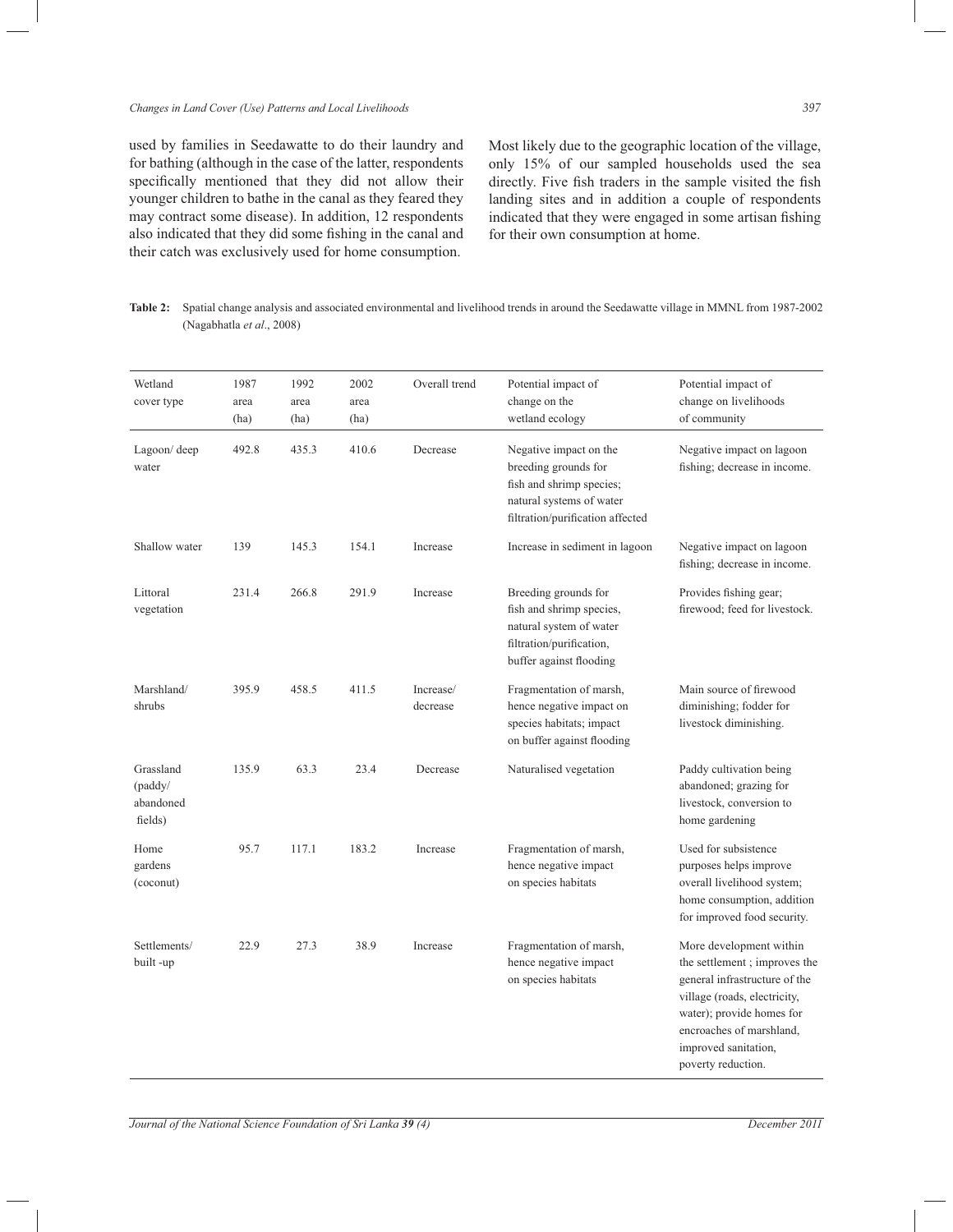

**Figure 4:** Land/water-use and vegetation change 1987–2002 Source: Senaratna Sellamuttu *et al.*, 2006



**Figure 5:** Location of Seedawatte village and surrounding environments Source: Google Earth, 2006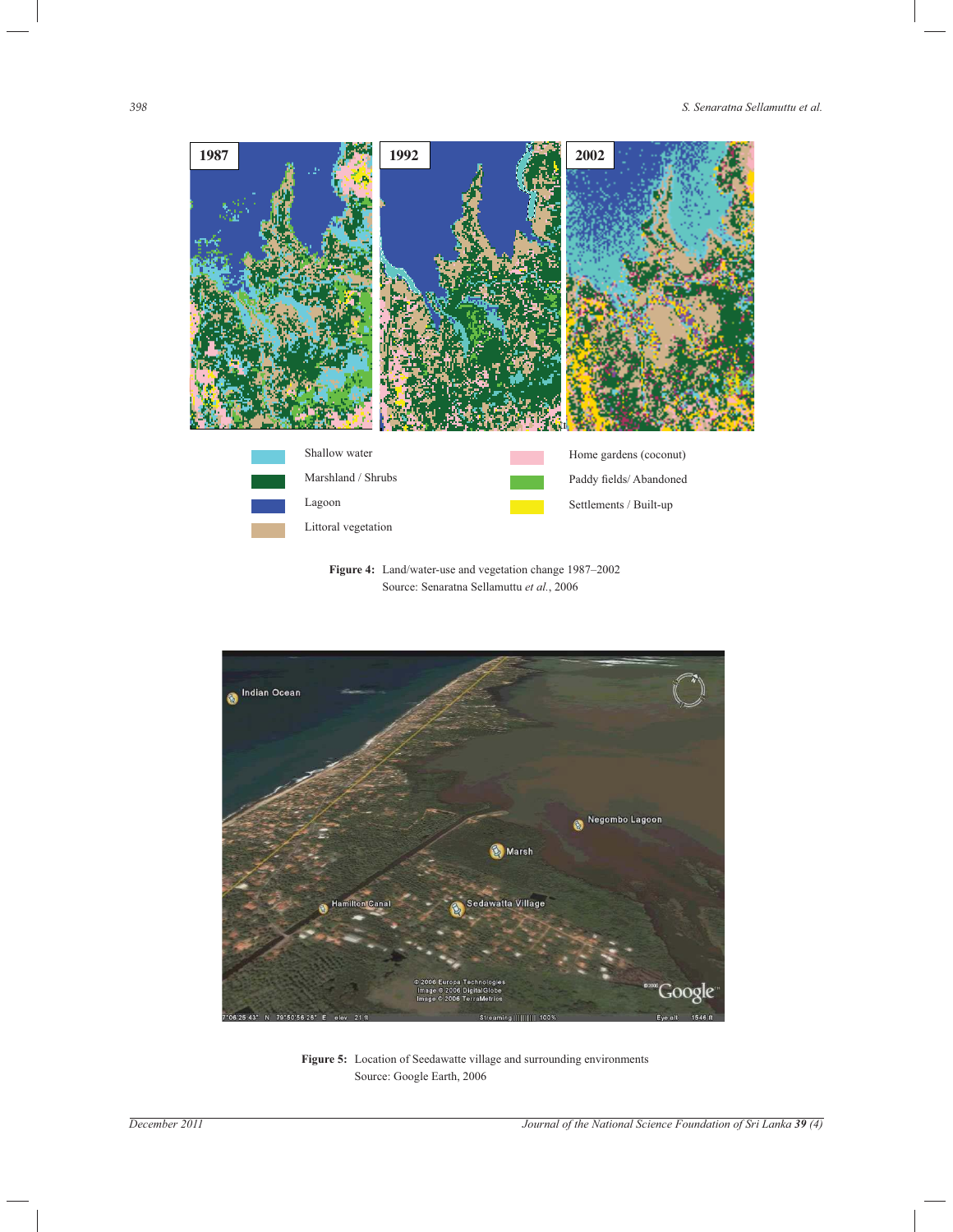*Changes in Land Cover (Use) Patterns and Local Livelihoods 399*



**Figure 6:** The percentage of households that directly use natural resources in their surrounding environment



**Figure 7:** Perceived importance of surrounding environment to livelihood system



**Figure 8:** The magnitude of environmental related problems faced by fishers



**Figure 9:** Perceived environmental changes affecting Seedawatte since 1992



**Rainfall variation**  100 200 300 400 50 600 **Rainfall(mm)** OCT  $-$  NOV DEC JAN FEB

0

1992 1993 1994 1995 1996 1997 1998 1999 2000 2001 2002 2003 2004 2005

- **Figure 10:** The main environmental problems that are facing Seedawatte
- **Figure 11:** Rainfall data from Negombo (Source: Meteorological Department, 2006)

**Years**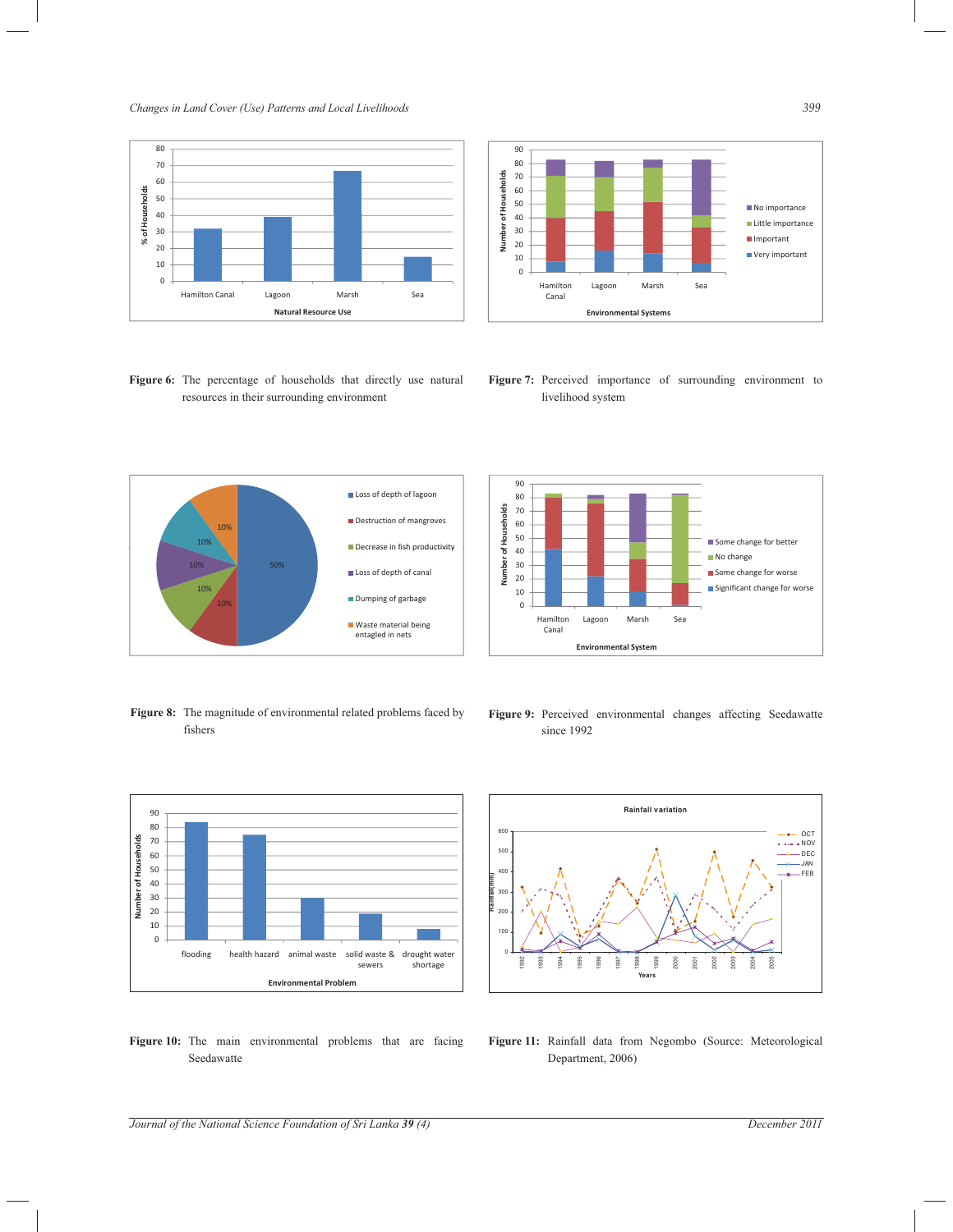# **Perceived importance of the surrounding environment to the overall livelihood system**

From the responses to the question, "How important are the following environments to your overall livelihood systems?", a similar trend emerged with regard to the lagoon, associated canal and marsh. The latter however had a slightly higher number of respondents in the "very important" and "important" categories, which is likely to be a result of the marsh emerging as the environment used directly by the largest number of households in the sample (Figure 7). As expected, a majority of respondents were of the view that the sea was of no importance to them, since very few in Seedawatte were engaged in sea fishing or related activities and geographically the sea was a relatively greater distance away from the village compared to the lagoon, canal and marsh.

## **Perceived environmental changes that have occurred in the area since 1992**

In terms of rating the environmental changes that had occurred in each of these systems over the past 15 years, participants were requested to use a five point rating system from significant change for the worst to significant change for the better. A large number of respondents were of the view that there had been either a significant change for the worse or some change for the worse with regard to the lagoon and associated canal. This is linked to major environmental issues associated with the canal – for example the polluting of the canals with solid waste material and industrial wastes. In the lagoon, loss of the natural depth of the lagoon, caused by increasing sedimentation and destruction of mangroves, which created a decrease in fish productivity, has been identified as reasons. FGD held with fishermen in Seedawatte revealed that in terms of the magnitude of the different environmental issues the fishermen faced, they were of the opinion that the decrease in lagoon depth was the most serious of problems, while all other issues were of similar magnitude as shown below in Figure 8.

 With respect to the marsh the results (Figure 9) were somewhat different – The majority of the inhabitants of Seedawatte are of the opinion that the clearing of the marsh to develop their village has been a change for the better in terms of their own lives. Respondents spoke of the area being uninhabitable in the past and that clearing for development activities uplifted their living conditions. Thirty five respondents indicated that the change in the area had been either for worse or significantly worse. The reasons for this could be traced to the fact that those living furthest away from the main road that ran parallel to the

Hamilton Canal (i.e. those closest to the marsh area), still had major problems with the water retention of the land especially during the rainy season. With respect to the sea, majority had reported no change over last 15 years.

#### **Main environmental problems in the area**

As indicated in Figure 10, the most serious environmental problem that affected the area according to 84 households was the flooding that occurred on an annual basis usually between the months of October to December.

 This was validated by rainfall data (Figure 11) and spatial data from the site. Peak rainfall is observed in the month of October, which causes increase in saturation levels and water retention in the marsh system. Although there is a decline in rainfall in November and December, the water content and the flooding conditions persist in the area during these months due to continuous replenishment of the water content in the overall wetland system. Furthermore, this phenomenon can also be explained by the alteration in the landscape that has resulted from canal sedimentation and blockage and infilling of the marsh, which has heavily reduced the water retention capacity of the overall wetland-marsh system over the last decade, making it vulnerable to local flooding.

 The village area, especially the area adjacent to the marsh and further away from the main road, becomes submerged, which has a number of negative impacts on the community. For instance there are several health issues that arise in association with the flooding, such as sores on feet/legs due to constantly having to walk through the stagnant flood water. In addition, respondents complained of a mosquitoe problem and a solid waste problem.

## **Problems linked to accessing natural resources from the surrounding environment**

Environmental problems in the area were linked to the local community accessing natural resources from their surrounding environment. According to 18 respondents, the main problem resulted from the canal being polluted with solid waste material, chemical pollutants, industrial waste material and animal waste matter; making it difficult for villagers to access the water in the canal for activities such as bathing and washing their clothes. In addition, a couple of respondents indicated that there was some saline intrusion over the years. Both saline intrusion and pollution has led to changes in the species of fish living in the canal.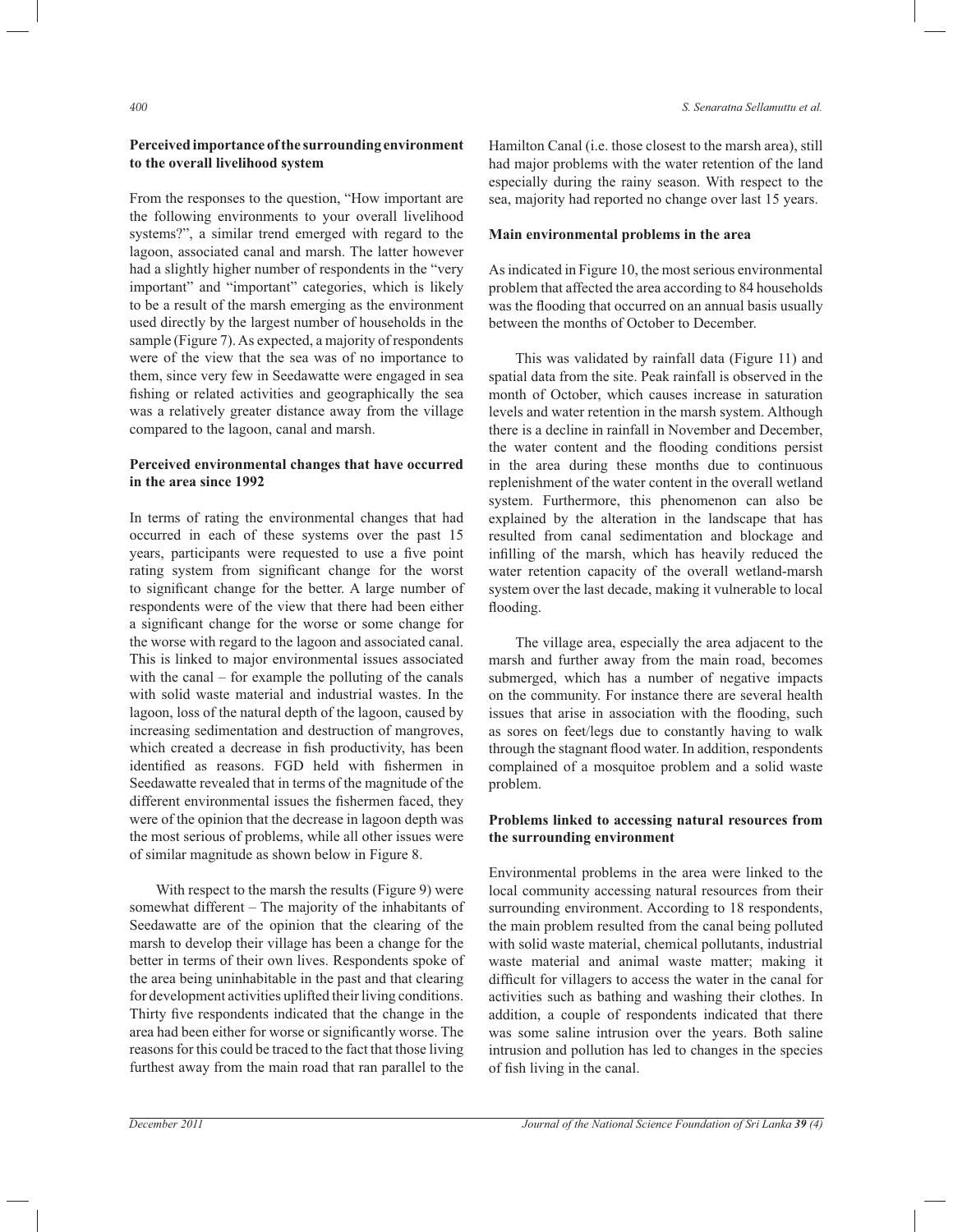With respect to the lagoon, 14 respondents (majority) indicated that the main problem associated with accessing the lagoon resources was due to the solid waste material that floated into the lagoon along the canals. In addition, the increase of sediment over the years was also mentioned as a factor making accessibility to the lagoon more difficult.

 Firewood from the marsh area is one of the main resources used by the community in Seedawatte. According to 41 respondents it was becoming more difficult to access areas for firewood. The village is situated close to the Muthurajawela core conservation zone and the community does not have access to gather firewood within this area. Firewood is also collected by cutting down mangroves along the edge of the marsh and lagoon, which is an illegal activity. Accessing areas for firewood becomes more difficult when there are heavy rains in the area. The study however did not gather information on how much firewood was used per week and how often people needed to collect the firewood from the marsh.

 Six respondents indicated problems in accessing resources of the sea due to the presence of too many fish traders. Two respondents were of the opinion that unsustainable fishery practices had led to reduction in fish stocks.

# **DISCUSSION**

In this study an attempt was made to test the usefulness of adopting an inter-disciplinary and multi-scale approach for monitoring wetland change, incorporating both environment and livelihoods aspects through the combination of GIS based methodologies and livelihoods analyses. While other studies have described changes in wetland systems using RS/GIS tools, taking into account socio-economic data collected from local communities, in this study an integrated approach was used at each phase of the research linking data collection methods at the different levels using findings of one phase to feed into and validate findings of the other phase and *vice versa*. In addition, our research has attempted to develop automated algorithms for environmental change detection analysis (IDRISI–Andes) and establish correlations between spatial and social parameters at the level of the overall wetland complex. Furthermore, we have attempted to get a better understanding of the impact changes detected in the overall wetland that have had on the livelihood systems of local communities at the household level, by studying local perceptions.

Our results suggest that there are significant changes in land cover/use patterns that have occurred in the MMNL wetland during the time period under investigation observable through GIS maps that were generated at different levels. For example the conversion of the lagoon into a shallow water body with sediments and the fragmentation and conversion of marshland into settlements were clearly visible from the spatial data. These environmental changes have also been observed and experienced by local communities over this time period and have had an impact on their overall livelihood systems. At the household level, most perceive these environmental changes observed in the lagoon and canal as a change for the worse; while for the marsh, interestingly, changes experienced were perceived to be both for the better and for the worse. These variations in perceptions appear to be based on whether these environments are directly linked to a household's livelihood system; in addition to the geographic location of these environments in relation to the village (i.e. the marsh, lagoon and canal which are closer to the village are considered of higher importance than the ocean, which is further away).

 Different stakeholders hold different views and perceptions in terms of improvements in certain aspects and change for the worse in certain other aspects of the wetland. For example, improvements may be enjoyed by one stakeholder group while reduction of benefits is experienced by some others. This brings into play the trade-offs that may be associated with environmental and development needs associated with a particular wetland site. For instance, reduction in the extent of natural environment may be compensated by the increases of man-made capital such as infrastructure. However at the same time, the negative impact exerted by environmental changes in a wetland complex on livelihoods at a household level could in turn lead to further pressure being exerted by local communities on the natural systems, due to the scarcity of resources. Therefore in terms of the overall management of the wetland, using this type of inter-disciplinary and multi-scale approach helps highlight both environment-livelihoods aspects and therefore both conservation and development needs and provides a more holistic understanding of the various aspects to be taken into consideration in the long-term management and wise use of wetland systems. As the MMNL site is currently under a co-management model where the relevant government institutions manage the natural resources in the area in consultation with the local community, including resource user groups (CCD, 2004), this type of approach could be a valuable tool adopted in the decision-making process with regard to the sustainable long-term management of the wetland.